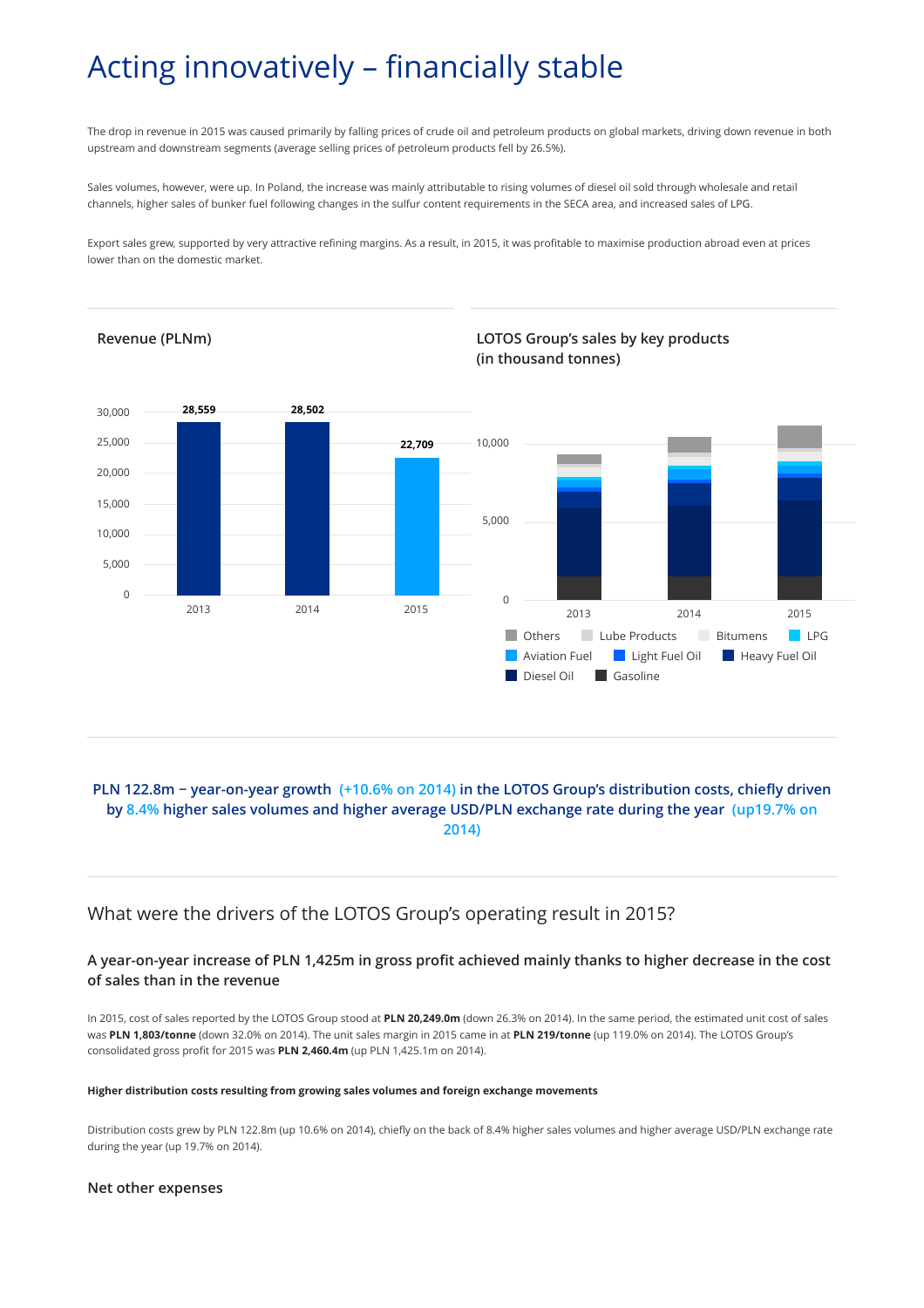In 2015, the LOTOS Group reported net other expenses of PLN 293.0m, including chiefly PLN 161m in the provisions for the risk related to the challenging of the right to deduct VAT by the tax authorities.<sup>1</sup> Net other expenses were also strongly affected by the recognition of impairment losses of approximately PLN 69m on Lithuanian assets related to the AB LOTOS Geonafta Group's deposits, an impairment loss of approximately PLN 12m on the Sambia E area, and an impairment loss of PLN 8m on service stations. Other factors included the ca. PLN 15m charge to expenses representing the net value of liquidated intangible exploration and evaluation assets – Norwegian licences (PL362, PL035B, PL503), expenditure write-offs and costs related to the B8 project (ca. PLN 41m), and remeasurement of the decommissioning provision as a result of the ca. PLN 10m increase in the estimated cost of decommissioning of the MOPU (Mobile Production Offshore Unit) from the Yme field in Norway.

1 Pursuant to the decision of the Tax Audit Office; see **[Note 9.4](http://raportroczny.lotos.pl/en/financial-information/consolidated-financial-statements-for-2015/notes-to-the-financial-statements/9.-income-and-expenses#note-9-4)** to the consolidated financial statements for 2015.

# **Operating profit**

The LOTOS Group's operating profit for 2015, totalling **PLN 423.4m**, included a PLN 449.0m operating profit in the downstream segment, offset by a PLN -57.3m operating loss in the upstream segment.

*In 2015, the LOTOS Group significantly reduced operating losses in the upstream segment and at the same time reported a profit in the downstream segment, despite lower revenue earned in both segments.*

### **Upstream segment's key financial data**

## **Upstream segment's key financial data (PLNm)**



The decrease in the upstream segment's revenue in 2015 (down 22.9% on 2014) was driven primarily by falling prices of crude oil and petroleum **-280** products on global markets, offset by improved crude oil and natural gas sales volumes and a higher average annual USD/PLN exchange rate.

Weighing down on the upstream segment's 2015 operating result were non-recurring items (mainly impairment losses and asset liquidation), valued at some PLN 151m (2014: PLN 785m, including mainly impairment losses and write-offs on discontinued projects). The impact of non-recurring items was smaller than in 2014, which translated into the LOTOS Group's lower operating loss of PLN 57.3m. The year-on-year change in EBITDA followed from a PLN 101.2m reduction in depreciation and amortization.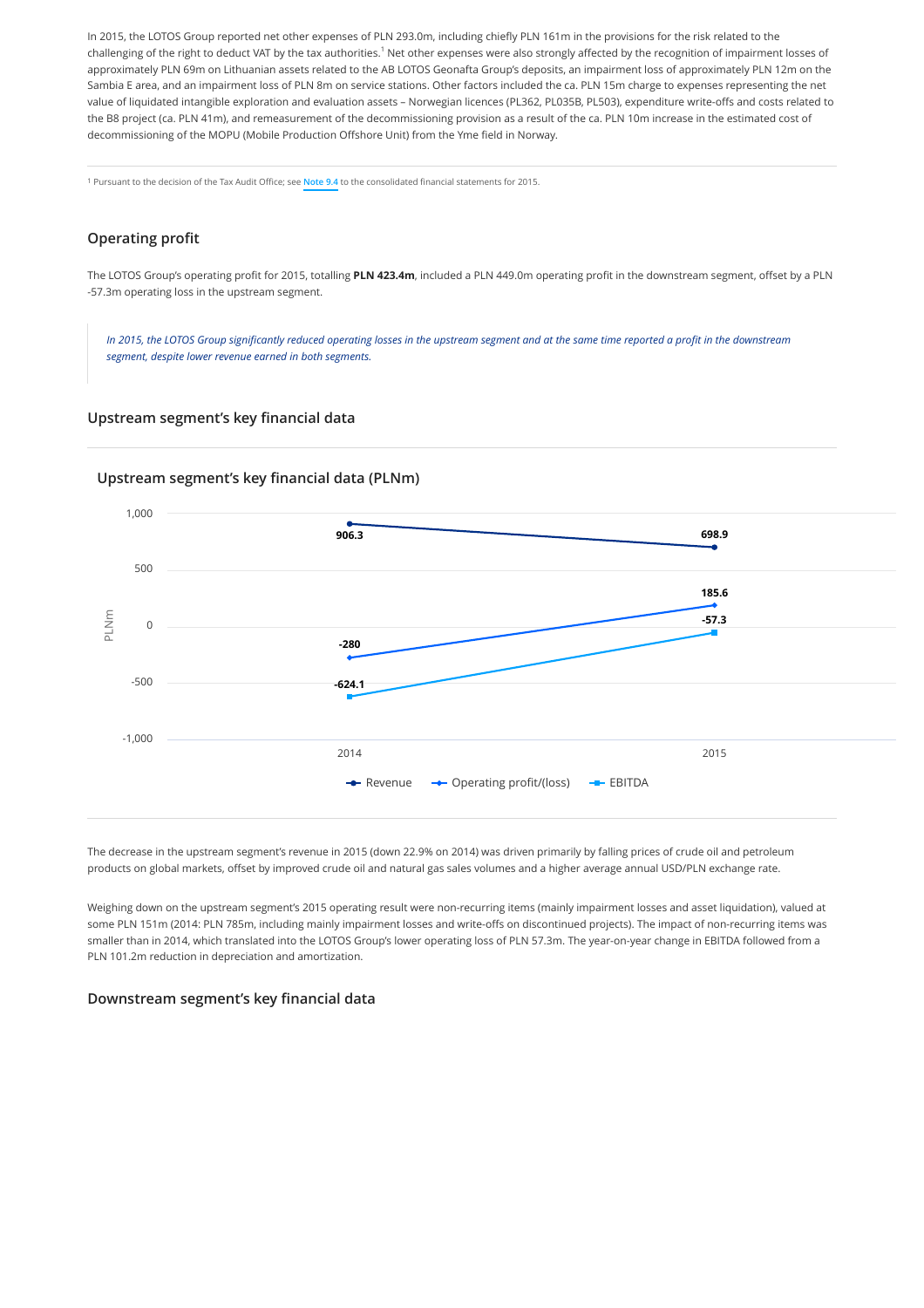### **Downstream segment's key financial data (PLNm)**



The lower revenue posted by the downstream segment in 2015 relative to 2014 was due mainly to a 26.5% fall in average selling prices, caused by lower **-315** prices of petroleum products on global markets, offset by a higher USD/PLN exchange rate.

In 2015, the LOTOS Group's downstream segment posted operating profit of PLN 499.0m. The key factors contributing to the year-on-year change in **-774.5** operating result included PLN 450.9m inventory write-downs recognized in 2014 and the related lower cost of products sold in H1 2015. At the same time, a plunge in crude oil and petroleum products prices in H2 2015, and remeasurement of inventories of raw materials, products, semi-finished products and merchandise held at the end of 2015, performed to reflect the current prices, reduced the operating result by PLN 264.2m (inventory writedown in 2015).

### **LOTOS Group' net loss reduction**

*In 2015, the LOTOS Group considerably improved its operating performance and reduced the net loss.*



# **Key financial data**

The year-on-year improvement at the net profit/(loss) level was caused mainly by stronger operating performance in both business segments. In 2015, **-263.3** the negative effect of finance costs (mainly exchange differences and interest on debt and commissions) on the net profit/(loss) was amplified by a **-584.1** decrease in deferred tax assets, following from partial expiry and loss of the right to offset tax losses brought forward. In 2014, the adverse effect of finance activity totalling PLN 730.7m was partly offset by the positive impact of an increase in deferred tax assets.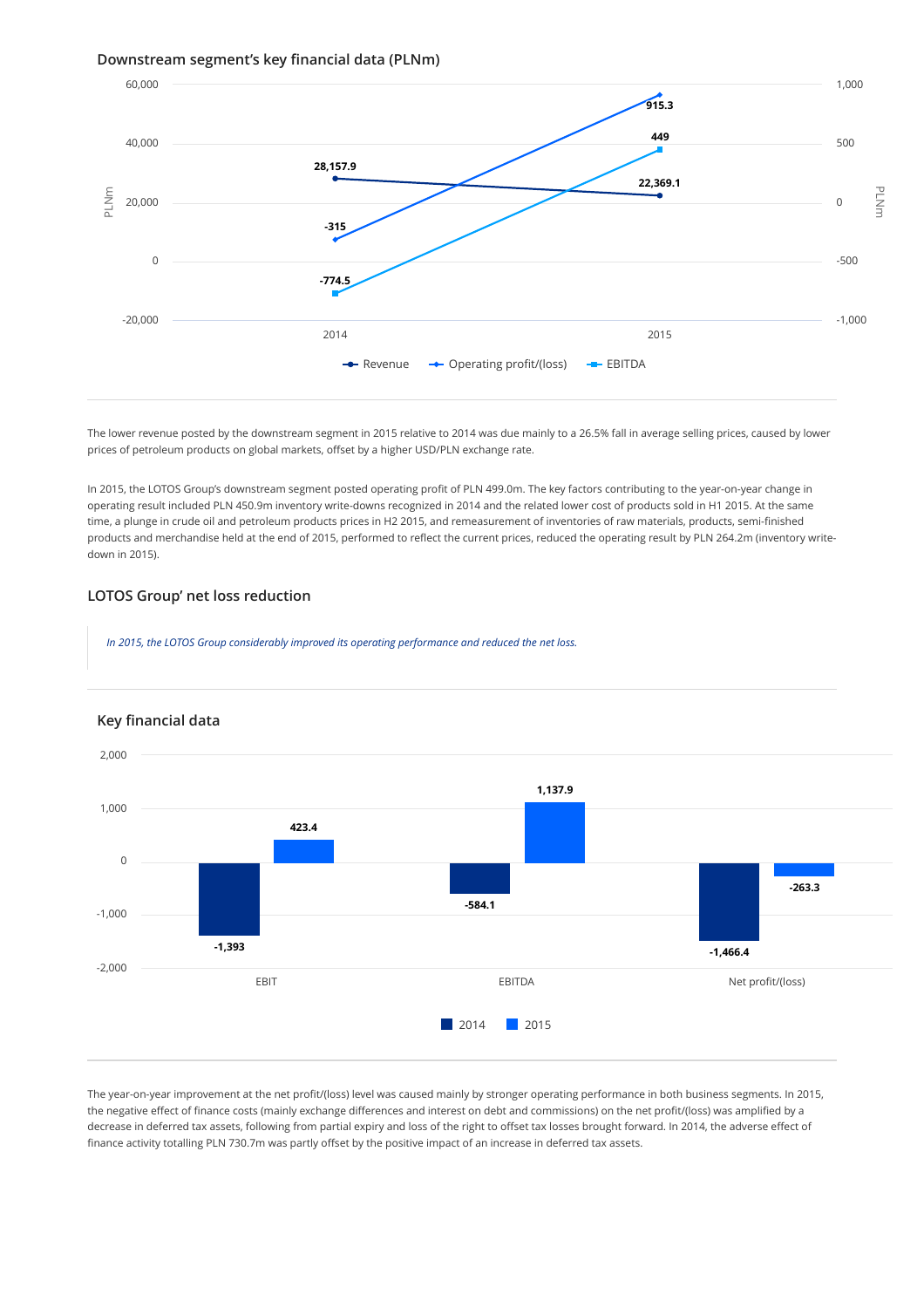

### **Consolidated financial performance of the LOTOS Group in 2015 (PLNm)**

### **Efficient debt management**

*Efficient debt management in 2015 translated into a lower rate of debt growth relative to the capital expenditure incurred.*

As at December 31st 2015, the LOTOS Group's financial debt totalled PLN 6,999.3m, up PLN 335.6m on December 31st 2014. The increase was chiefly related to a higher USD exchange rate (up PLN 0.39/USD on December 31st 2014.) The ratio of financial debt adjusted for free cash (including cash earmarked to pursue the objectives of the issue of Series D shares) to equity was 73.9% (up 9.5pp on December 31st 2014).

## **Liabilities under borrowings, other debt instruments, and finance lease liabilities**



### **Liabilities under borrowings, other debt instruments, and finance lease liabilities (PLNm)**

As at December 31st 2015 and December 31st 2014, the LOTOS Group complied with its financial covenants, including:

requirement to maintain Tangible Consolidated Net Worth ratio at the level specified in the facility agreements or higher; ×

requirement to maintain Loan to Pledged Inventory Value ratio at the level specified in the facility agreement or lower.